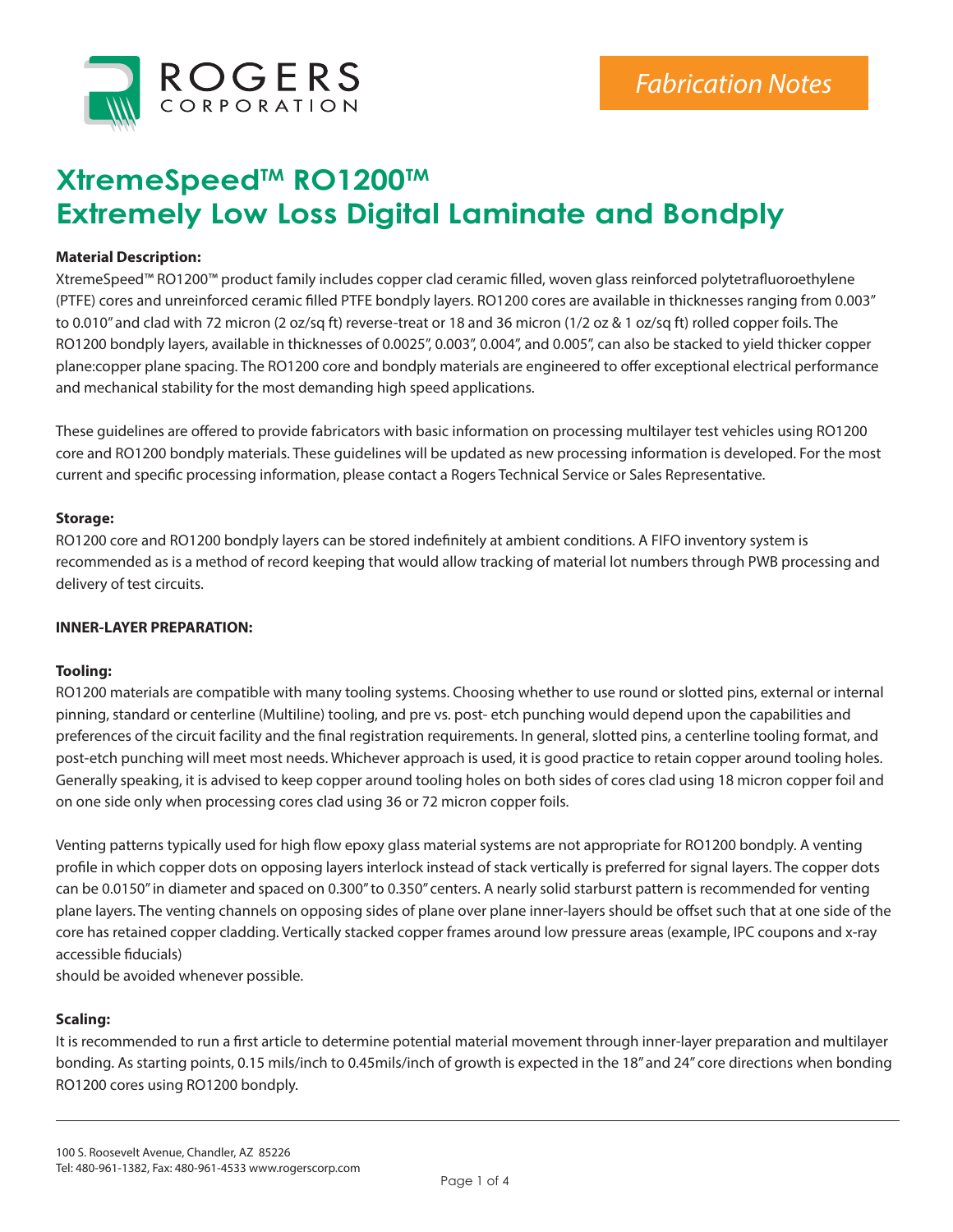# **Surface Preparation for Photoresist Application:**

A chemical process consisting of organic cleaners and a microetch is the preferred method for the preparation of copper surfaces prior to coating with liquid or film photoresist. A conveyorized spray system using an abrasive substance suspended in a liquid carrier can be used to prepare copper surfaces at the slight risk of some registration control. Mechanical scrubbing of thin RO1200 cores should be avoided. Whether leaderboards are required would be dependent upon the core thickness and the capability of the processing equipment. Care should be taken when removing tape if leader boards were required.

## **Photoresist Application:**

RO1200 materials are compatible with most methods of applying liquid and film photoresist.

#### **DES Processing:**

Developers and strippers compatible with the photoresist system of choice should be used. RO1200 materials are compatible with any copper etching system.

#### **Oxide Treatment**:

Traditional black and brown oxide deposits typically lack the reliability to survive exposure to the bond temperatures required to press RO1200 bondply (700F) bonded MLBs. Many oxide alternatives such as Bondfilm™ from Atotech and Multibond™ from MacDermid can be used. It is best to use the process recommended by the supplier of the oxide alternative system.

## **BONDING:**

#### **Final Preparation:**

Special pretreatments of etched surfaces using sodium or plasma processes shouldn't be necessary if care was taken to protect the substrate surface after copper etch. Inner-layers should be baked at 110C to 125C for 30 to 120 minutes to ensure removal of volatile substances prior to MLB bonding. The recommended bake may need to be modified per recommendation of the oxide alternative supplier.

## **Multilayer Bond Cycle:**

RO1200 bondply bonding would require a 4-6F/Min ramp to 700F, a 60-90 minute dwell at temperature, a 2F/Min cool to 600F, and cooling under pressure until package temperature is <350F. Applied pressure would be 500 PSI, but could be decreased or increased further depending upon copper fill and scaling requirements. Single use double-ply 970-J Fiberfrax® or other high temperature capable press pads should be used on the top and bottom of the press stack. A source for Fiberfrax press pads is:

Unifrax Corporation 2351Whirlpool Street Niagara Falls, NY 14305-2413 Telephone: 716-278-3800

Conformal padding should not be used against panel surfaces. Traditional release layers such as skived PTFE films should not be used against stainless steel separator plates. Thick aluminum foil or double-shiny copper foil can be used as release layers between the panel being pressed and the stainless steel separator plates. A two hour post bake at 125-150C will help relieve dimensional stresses prior to drilling.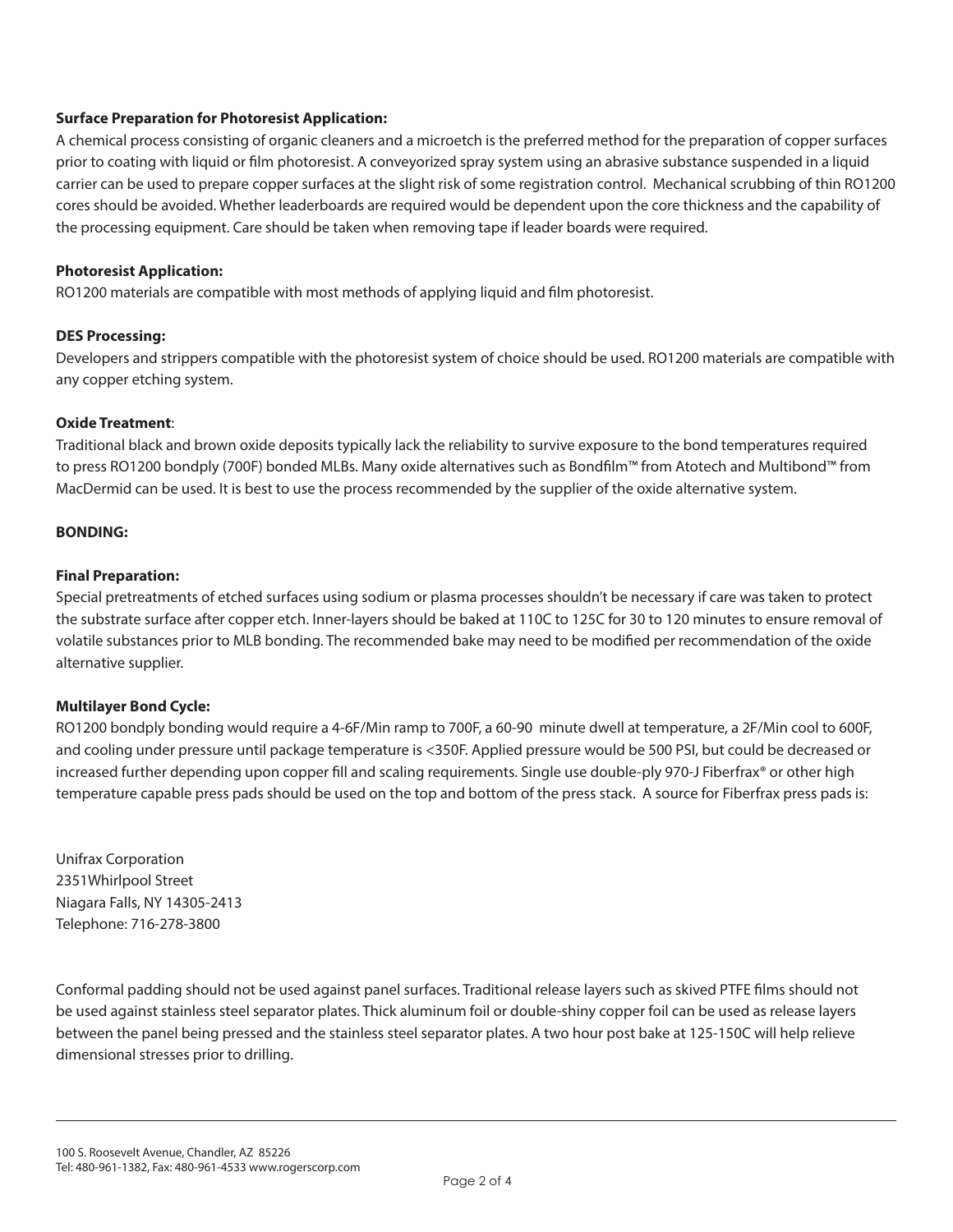# **PTH & OUTER LAYER PROCESSING:**

# **Drilling:**

Multilayers are most commonly drilled in stacks of one. Phenolic composite boards are recommended for entry (0.010" to 0.030" thick) and exit (>0.060") layers. Sheeted aluminum and metal-coated phenolic boards can also be used as entry layers.

New carbide drills are highly recommended. Standard or undercut styles can be used. Chip loads of 0.00075" to 0.00125" per revolution and surface speeds of 75 to 125 SFM are recommended when drilling holes between 0.0079" and 0.0197" in diameter. Peck drilling is recommended for MLBs thicker than 0.030". Retract rate should be between 300 and 400 IPM. Drill optimization tests are underway. For the time being, hit counts should be based upon drilling 40 inches of material (example: 40/0.125 = 320 hits when drilling 0.125" thick MLB).

# **Deburring:**

The use of flat, rigid entry materials, conservative drilling parameters, and limited hit counts with new drills should minimize the risk of copper burring. When drilled properly, cores should be ready for subsequent processing. If deburr is necessary (and slight), a chemical microetch process is preferred. If mechanical processing is required, a hand pumice scrub is preferred over a suspended abrasive spray system which, in turn, is preferred over a conveyorized mechanical deburr or planarization process.

## **Hole Preparation:**

Drilled panels should be processed twice through a pressure wash with a flip in between applications to remove debris from the holes. Sodium or plasma treatments required prior to metal deposition. Bake required after sodium treatment. It is preferred, but not required, to skip chemical desmear prior to metallization of the hole walls. A recommended plasma cycle for treating PTFE materials is:

Gases: 70/30 or 80/20 H2/N2, NH3, N2, or He Pressure: 100 mTORR pump down 50 mTORR operating Power: 4000 Watts Frequency: 40 KHz Voltage: 500-600V Cycle time: 10-30 minutes

## **Metallization**:

RO1200 materials are compatible with traditional electroless copper and direct deposit metallization processes. In the case of electroless copper, a double-deposition process is recommended to reduce the risk of hole wall voids. The recommended double deposition process includes running panels through the standard process through copper deposition, returning the panels to the pre-catalyst baths, and re-running through the remainder of the process including second exposures to catalyst and copper deposition. A flash plate build-up of 0.0001" to 0.0003" (0.0025mm-0.0076mm) of copper is recommended to better support hole walls through pattern plating and outer-layer processing.

## **PTH Plating & Outer-Layer Imaging:**

Standard equipment and chemical processes are used to acid Cu plate, image, Sn plate, and SES circuit patterns onto RO1200 panels. Care should be taken to preserve the post-etch dielectric surface. The topography that remains on etched surfaces after copper removal promotes improved adhesion to solder masks.